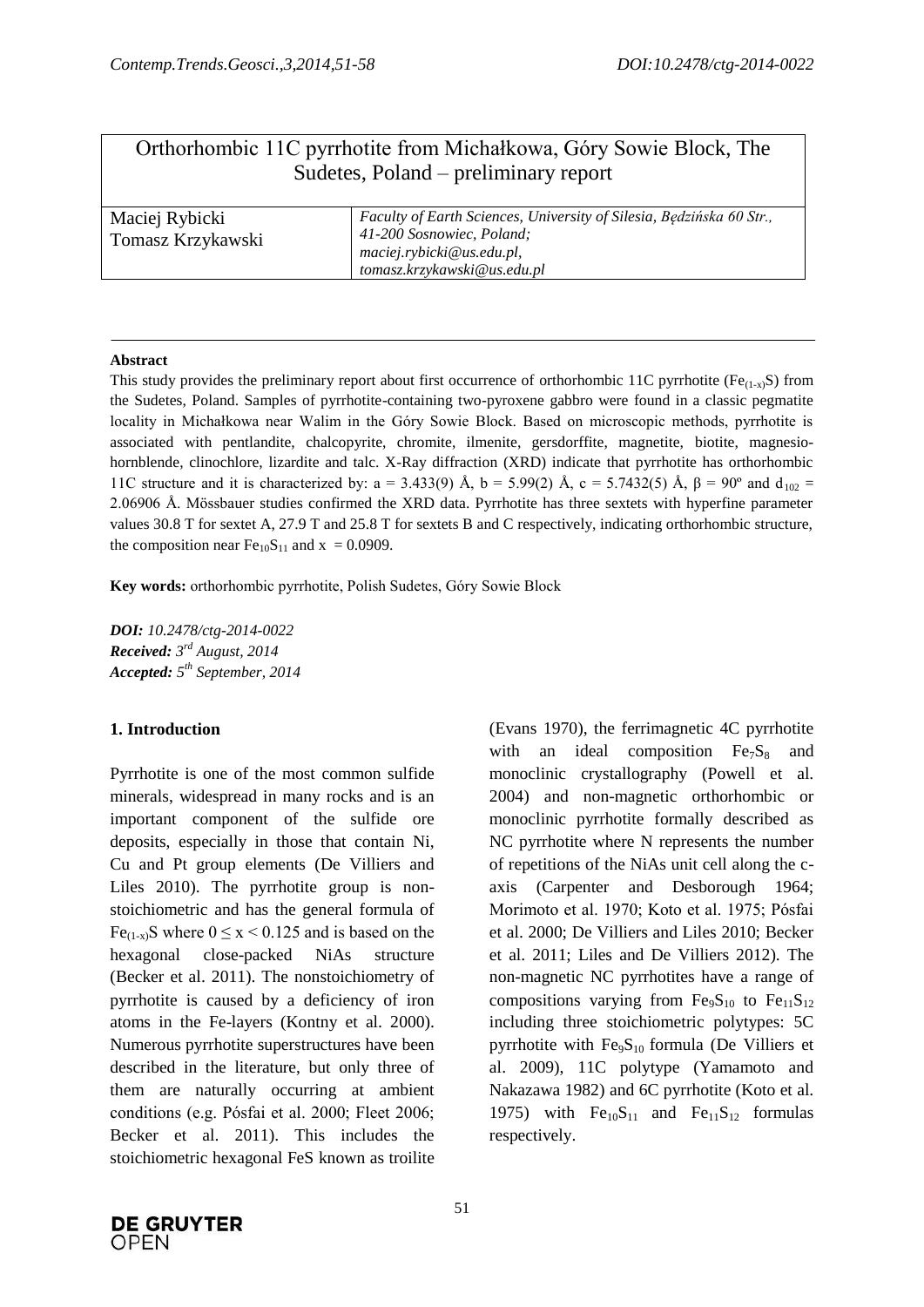This study provides the preliminary report about the orthorhombic 11C pyrrhotite from the Polish Sudetes. Samples of two-pyroxenes gabbro were found in a classic pegmatite locality near Walim in the Góry Sowie Block (Fig. 1), on the right bank of the Młynowka River in Michałkowa (Michelsdorf), better

known as the sarcopside type locality (Websky 1868), where feldspars were exploited before the World War II in open pits and adits (Łodziński and Sitarz 2009). These rocks are commonly occurring as a veins in the Sowie Mts. gneissic block.



**Fig.1.** Geological map of the Góry Sowie Block (after Szuszkiewicz et al. 2013, modified). BBM – Braszowice–Brzeźnica Massif, JGSM – Jordanów–Gogołów Serpentinite Massif; NRM – Nowa Ruda Massif, SzM – Szklary Massif (all constitute the Sudetic Ophiolite).

### **2. Samples and methods**

Two samples of pyrrhotite containing twopyroxene gabbro have been collected from the pegmatite dump in Michałkowa. Mineralogical

studies were multistage. All analyses have been performed at the University of Silesia. Mineral abbreviations utilized in this study follow the recommendations of Whitney and Evans (2010) (Tab.1).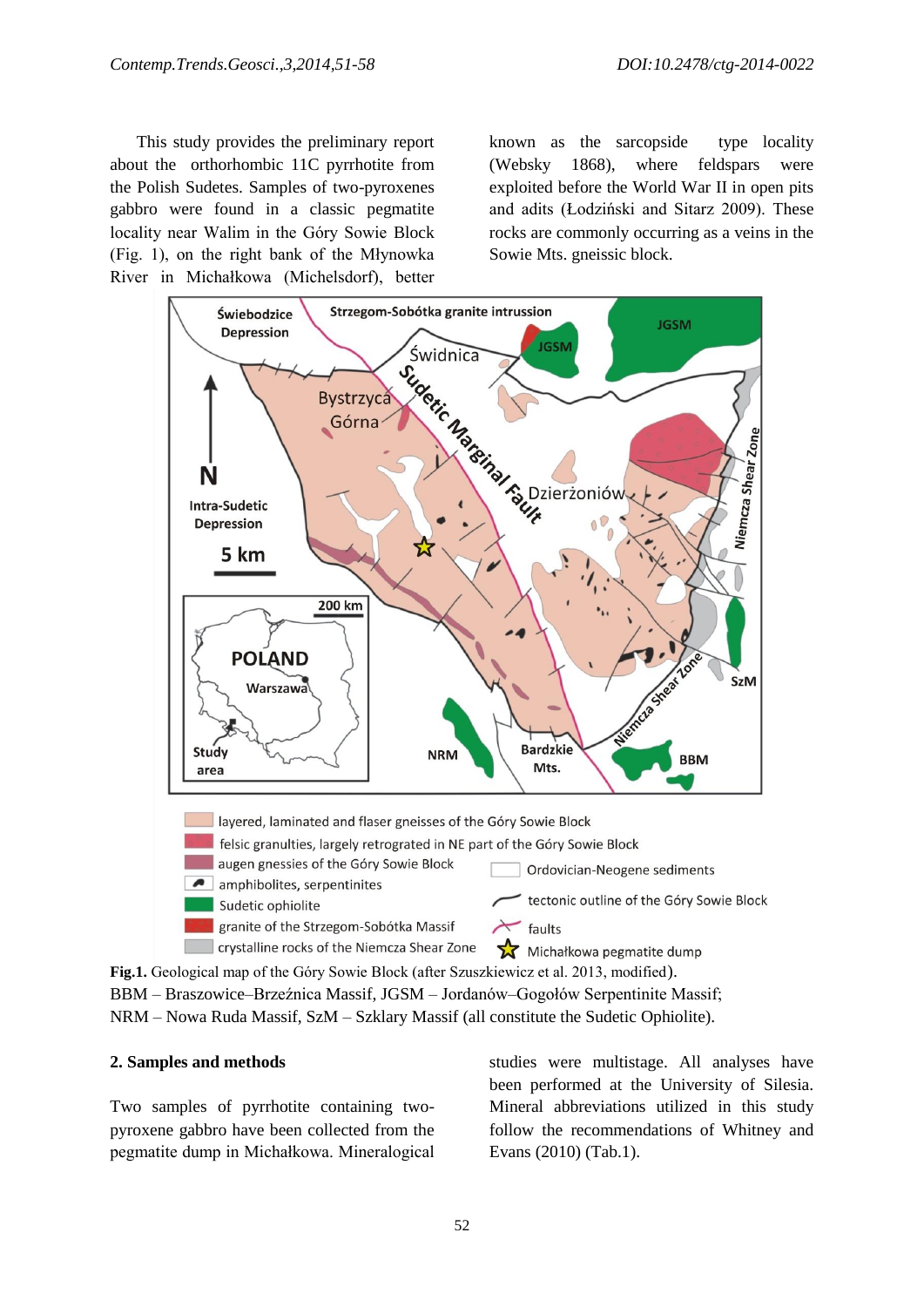| <b>Mineral name</b> | Formula                                        | <b>Abbrevation</b> |  |
|---------------------|------------------------------------------------|--------------------|--|
| Aluminian chromite  | $Fe^{2+}(Cr^{3+}, Al)_2O_4$                    | Alc                |  |
| <b>Biotite</b>      | $K(Mg,Fe^{2+})_3AISi_3O_{10}(F,OH)_2$          | <b>Bt</b>          |  |
| Chalcopyrite        | CuFeS <sub>2</sub>                             | Ccp                |  |
| Chromite            | $Fe^{2+}Cr^{3+}2O_4$                           | Chr                |  |
| Clinochlore         | $(Mg, Fe^{2+})_5 Al(AlSi3O10)(OH)8$            | Clc                |  |
| Gersdorffite        | <b>NiAsS</b>                                   | Ger                |  |
| Ilmenite            | $Fe^{2+}TiO3$                                  | Ilm                |  |
| Lizardite           | $Mg_3(Si_2O_5)(OH)_4$                          | Lz                 |  |
| Magnesio-hornblende | $Ca_2[(Mg,Fe^{2+})_4Al](Si_7Al)O_{22}(OH)_{2}$ | Mhb                |  |
| Magnetite           | $Fe^{2+}Fe^{3+},O_4$                           | Mag                |  |
| Pentlandite         | $(Fe,Ni)_{9}S_8$                               | P <sub>n</sub>     |  |
| Pyrrhotite          | $Fe1-xS$                                       | Po                 |  |
| Talc                | $Mg_3(Si_4O_{10})(OH)_2$                       | Tlc                |  |

**Tab.1.** Mineral abbreviations used in this study (after Whitney and Evans (2010)).

### *2.1. Microscopic methods*

Polished sections were studied by optical microscopy of reflected light and using scanning electron microscopy (SEM) in Laboratory of Scanning Microscopy at Faculty of Earth Sciences, University of Silesia with the use of environmental analytical microscope Philips ESEM XL30/TMP equipped with detector EDS (Energy Dispersive Spectrometer) / EDAX Sapphire type in lowvoltage regime (low vacuum to 1 Torr).

### *2.2. X-Ray diffraction (XRD)*

XRD patterns were obtained with the Philips PW 3710 diffractometer using CoKα radiation (35 and 45 kV, 30 mA). Powder diffractograms were acquired in the 3-90° 2θ range, with 7-20 s counting per 0.01° and 0.04° 2θ step. Analyses were performed in the X-Ray Laboratory at Faculty of Earth Sciences, University of Silesia.

### *2.3. Mössbauer spectrometry*

Mössbauer spectra were obtained using POLON mössbauer spectrometer with a constant acceleration. The radiation source was a  $57$ Fe in Pd matrix. The velocity scales were calibrated with a α-Fe foil absorber at room temperature and isomer shifts are quoted with respect to the centroid of these spectra. The spectrometer was operated by MOSIEK software. Mössbauer spectra have been developed in the MOS program. Analyses were performed in the Department of Nuclear Physics and Its Applications at the Institute of Physics, University of Silesia.

### **3. Results and discussion**

### *3.1. Microscopic observations*

Optical and SEM studies revealed that pyrrhotite crystals up to 2 cm size are common in two-pyroxene gabro from Michałkowa. They are often associated with pentlandite, chalcopyrite (Fig. 2, 3), ilmenite (Fig. 3c), gersdorffite (Fig. 3d) and chromite ones (Fig. 3b). These last form crystals up to 15 µm size with oscillatory concentric zoning caused by variations in the proportions of their major elements (Fe, Mg, Al, Cr) (Fig. 3b).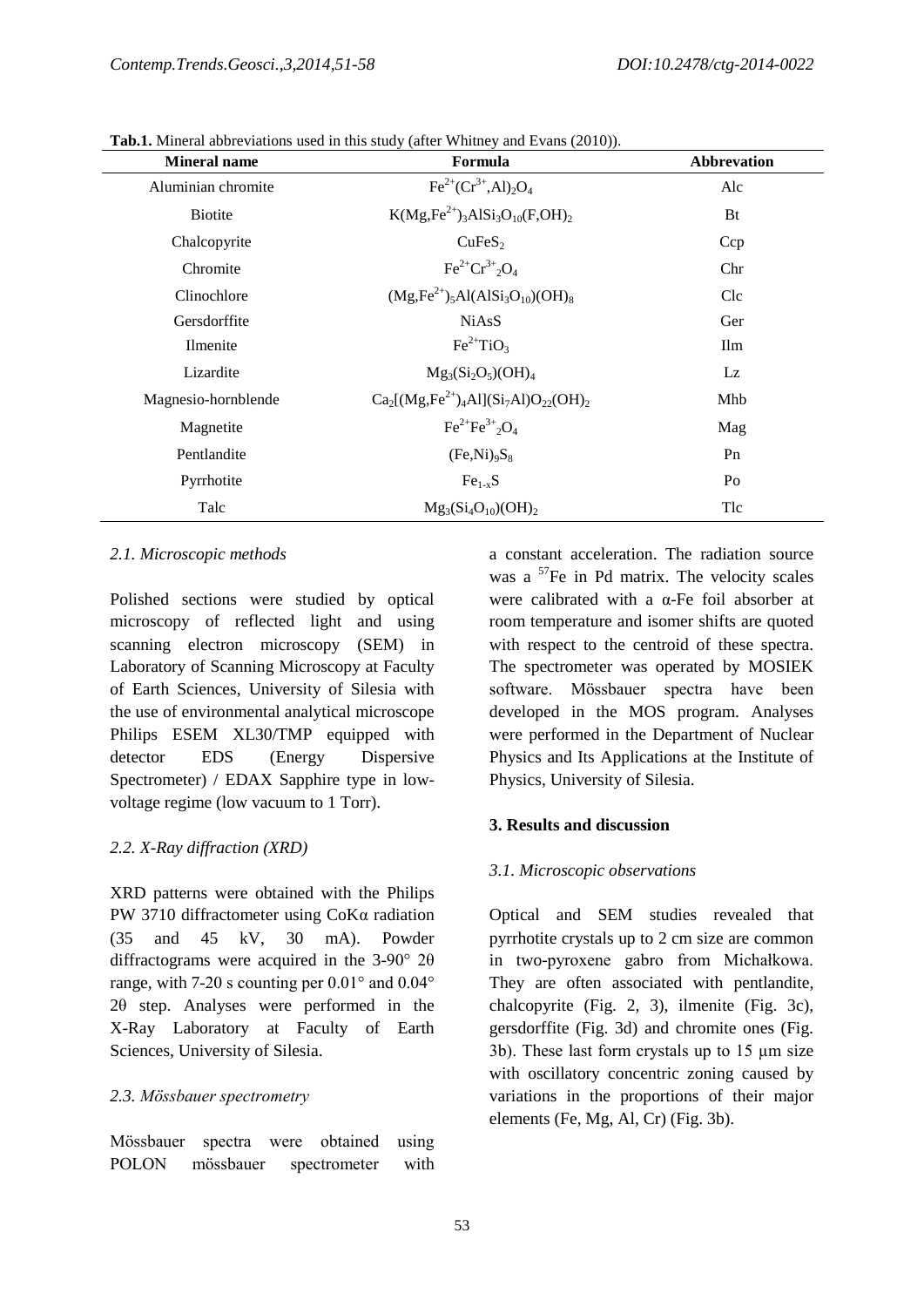

**Fig.2.** Microphotograph in reflected light of pyrrhotite associated with pentlandite and chalcopyrite (IN).



**Fig.3.** SEM images (BSE) and EDS spectra of studied samples. A) Pyrrhotite with pentlandite; B) Zonal structured mineral (oscillatory concentric zoning) of the spinel group with ferrous-chromium zones inside and outside (chromite) and aluminian-ferrous-chromium between them (aluminian chromite); C) Pyrrhotite with ilmenite; D) Pyrrhotite with pentlandite and gersdorffite.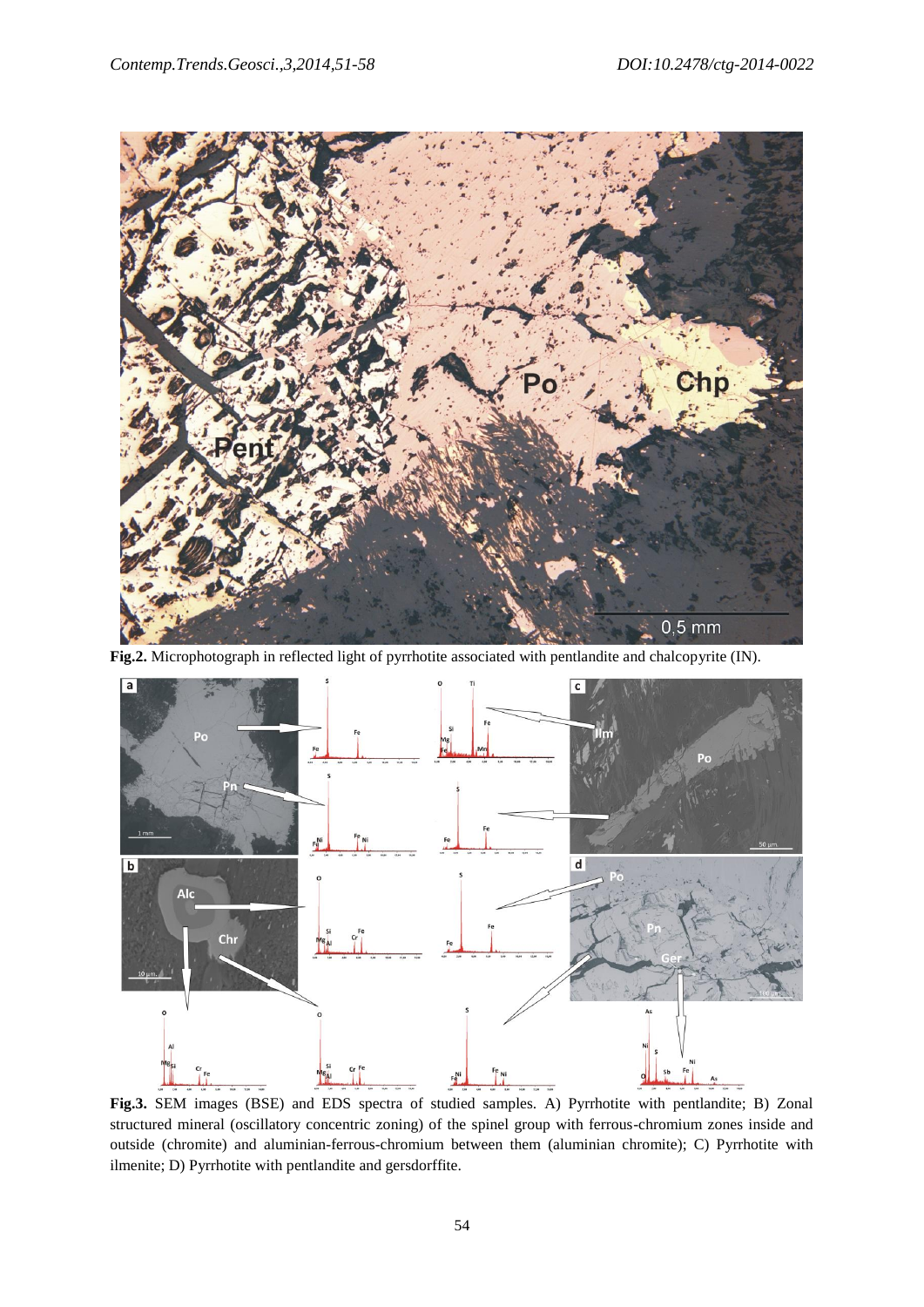#### *3.2. X-Ray powder diffraction*

Pyrrhotite unit cell dimensions vary with changes in the chemical composition (Ramsdell 1927; Grönvold and Haraldsen 1952). Arnold and Reichen (1962) have shown that the relation of interplanar distance  $d_{102}$  and iron content in pyrrhotites can be useful in estimating the chemical composition of pyrrhotites and calculating the x parameter. The most Fe-deficit phases have the smallest  $d_{102}$  values, while the increase of the iron content results in greater interplanar distance  $d_{102}$  which changes in the following ranges: from  $d_{102}$  = 2.0591 Å in monoclinic 4C pyrrhotite from Chichibu Mine, Akaiwa, Japan with a composition of  $Fe<sub>7</sub>S<sub>8</sub>$  (Morimoto et al. 1975) to  $d_{102} = 2.0952$  Å in troilite from Long Island meteorite, Kansas, USA (Carpenter and Desborough 1964).

XRD analysis indicate that studied pyrrhotite has orthorhombic 11C structure with  $a = 3.433(9)$  Å,  $b = 5.99(2)$  Å,  $c = 5.7432(5)$  Å,  $β = 90°$ , very similar to that described by Morimoto et al. (1970). The  $d_{102}$  value was obtained to be 2.06906 Å indicating the composition near  $Fe<sub>10</sub>S<sub>11</sub>$  and  $x = 0.0909$ .

In addition to the phases identified by microscopic methods, pyrrhotite occurs with magnetite, biotite and magnesio-hornblende. These last two phases indicating the hydratation of igneous interstitial alloys or subsolidus processes – amphibolization or biotitization (Fig. 4). Moreover, the presence of clinochlore, lizardite and talc indicates that chloritization and serpentinization processes have had some impact on the studied samples (Fig. 4).



**Fig.4.** Diffractogram of the studied sample. Mineral abbreviations such as in Table 1.

#### *3.3. Mössbauer data*

Three pyrrhotite sextets (A, B, C) are typical for low iron content pyrrhotites (with high values of x). For small values of x, only one sextet (indicating one type of Fe position) is reported up to  $x = 0.042$ , the interval  $0.054 < x$ 

< 0.079 is characterized by broad peaks, while in phases with values  $0.106 < x < 0.143$  three well-resolved sextets are observed (Kruse 1990).

Analysis of the hyperfine splitting parameter (H), which is proportional to the total local magnetic field in the core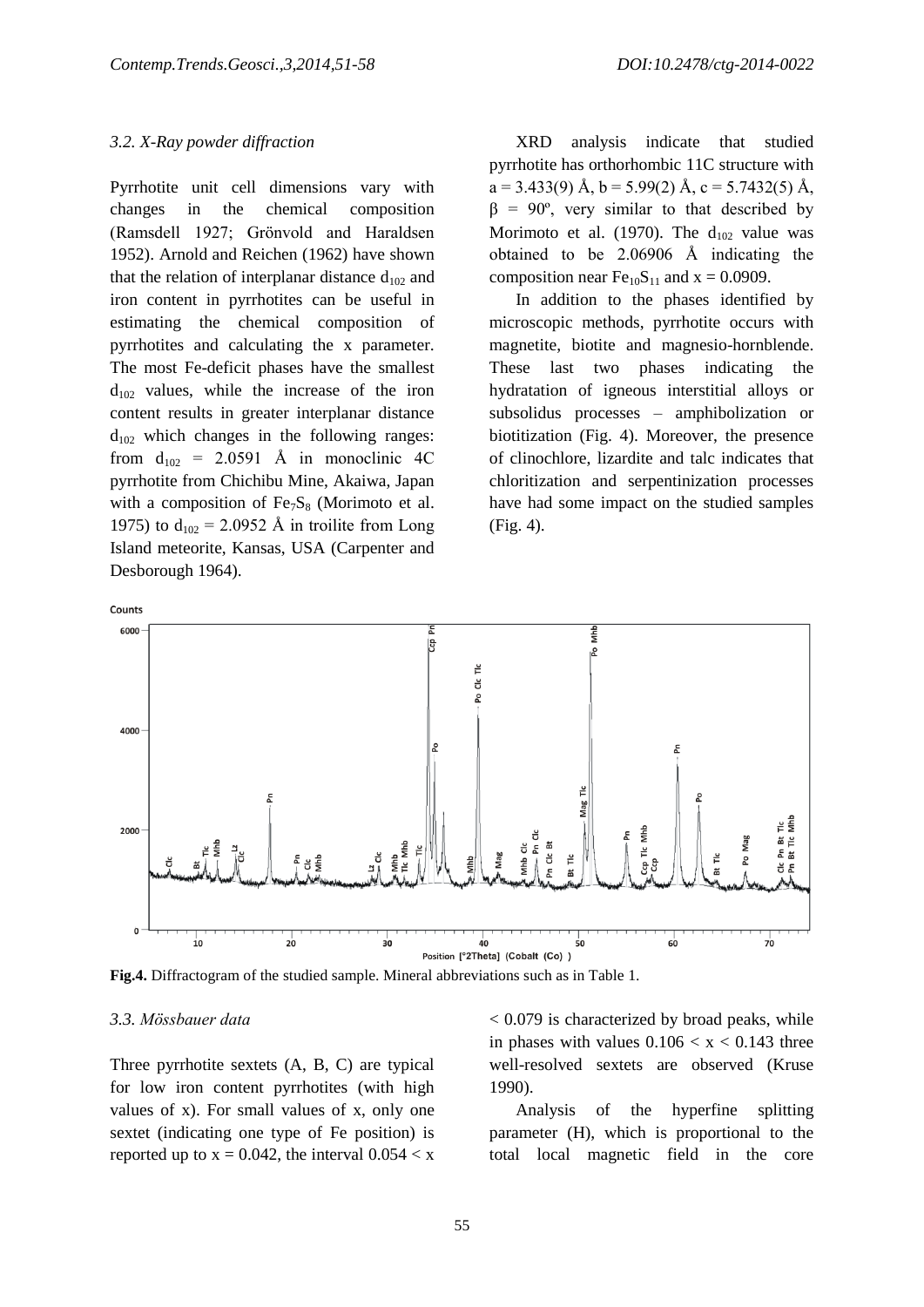surrounded by the magnetic field, gave the information about the magnetic arrangement and structure of the studied pyrrhotite. The higher H values are observed for the more disordered structures, which means a higher symmetry (Kruse 1990; Rybicki 2011).

In Michałkowa pyrrhotite three sextets with hyperfine parameter values 30.8 T for sextet A, 27.9 T and 25.8 T for sextets B and C respectively, were observed (Fig. 5, Tab. 2). These values are higher in comparison to the 4C monoclinic pyrrhotites from the Polish Sudetes and lower than in the troilite from Morasko meteorite (see Rybicki 2011), indicating that pyrrhotite from Michałkowa two-pyroxene gabbro is most likely orthorhombic.

Besides the pyrrhotite's sextets, two doublets have been identified based on data from McCammon (1995). The doublet D with isomer shift  $(IS) = 0.38$  mm/s and quadrupole splitting  $(QS) = 0.14$  mm/s fits the spectrum of pentlandite (Fig. 5, Tab. 2), while doublet E with  $IS = 1.12$  mm/s and  $OS = 1.29$  mm/s is most likely derived from magnesio-hornblende (Fig. 5a, b, Tab. 2).



**Fig.5.** Mössbauer spectra of the studied sample. The subspectra colors are the same as in Table 2. A) Mössbauer total spectrum; B) Mössbauer spectrum divided into subspectra; C) Mössbauer spectrum divided into subspectra without magnesio-hornblende subspectrum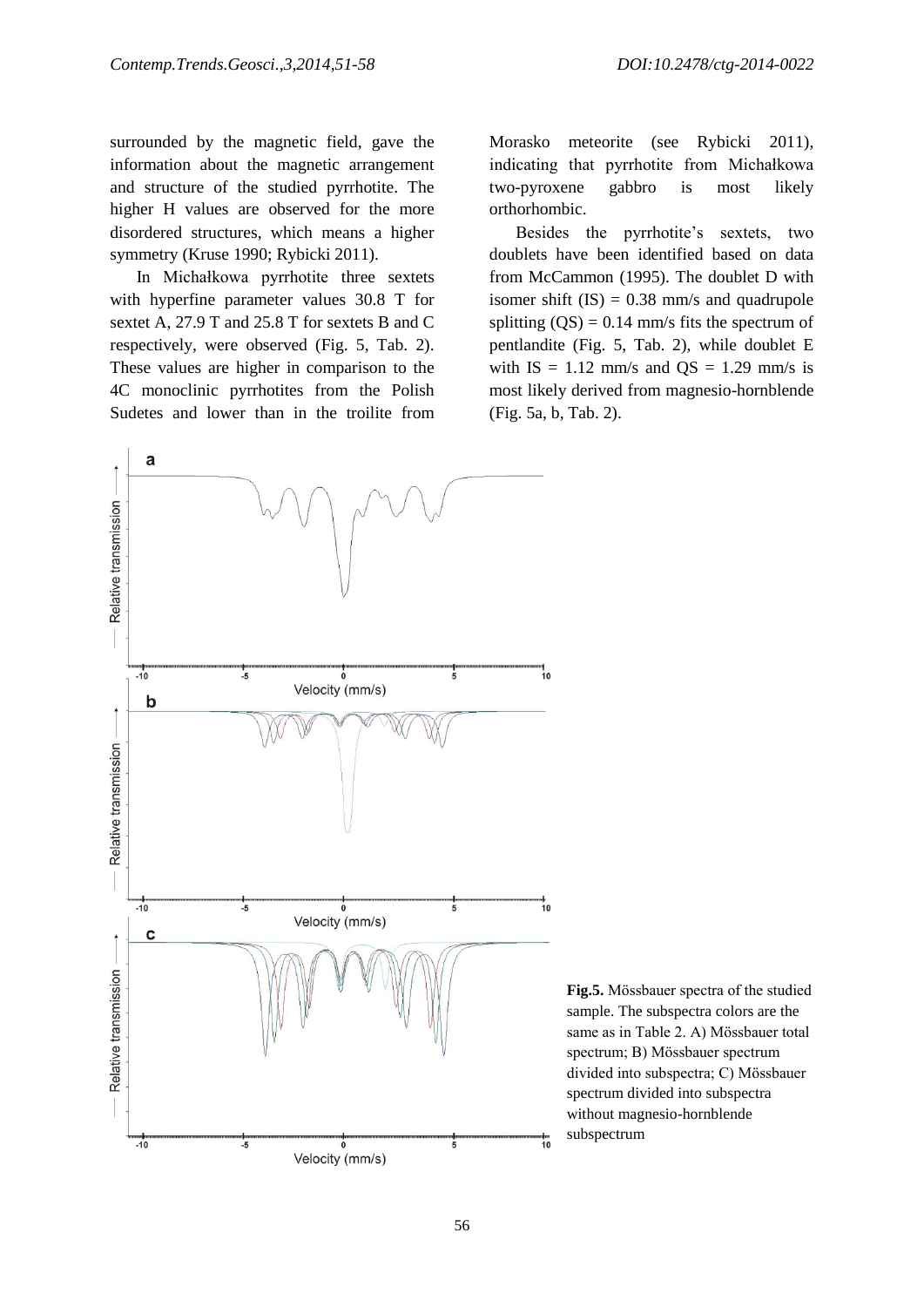| <b>Mineral</b>      | Subspectrum | $IS$ (mm/s) | $QS$ (mm/s) | H(T)                     |
|---------------------|-------------|-------------|-------------|--------------------------|
| Pyrrhotite          | A           | 0.71        | 0.01        | 30.8                     |
|                     |             | 0.70        | $-0.04$     | 27.9                     |
|                     |             | 0.69        | $-0.08$     | 25.8                     |
| Pentlandite         |             | 0.38        | 0.14        | $\overline{\phantom{a}}$ |
| Magnesio-hornblende |             | 1.12        | 1.29        | $\overline{\phantom{0}}$ |

#### **Tab.2.** Mössbauer data for studied sample.

#### **4. Conclusions**

This study provides the first description of orthorhombic pyrrhotite from Polish Sudetes. It occurs in two-pyroxene gabbro with pentlandite, chalcopyrite, chromite, aluminium chromite, ilmenite, gersdorffite, magnetite, biotite, magnesio-hornblende, clinochlore, lizardite and talc.

Pyrrhotite has orthorhombic 11C structure with a = 3.433(9) Å, b = 5.99(2) Å, c = 5.7432(5) Å,  $\beta$  = 90° and d<sub>102</sub> = 2.06906 Å.

Mössbauer studies confirm XRD data. Pyrrhotite has three sextets with hyperfine parameter values 30.8 T for sextet A, 27.9 T and 25.8 T for sextets B and C respectively, indicating orthorhombic structure, the composition near  $Fe<sub>10</sub>S<sub>11</sub>$  and the value of x parameter  $= 0.0909$ .

#### **Acknowledgements**

Authors would like to thank Dr. Eligiusz Szełęg for his help in sampling.

## **References**

- Arnold R.G., Reichen L.E. (1962) Measurement of the metal content of naturally occurring, metal-deficient hexagonal pyrrhotite by an X-ray spacing method. American Mineralogist, 47, 105- 111.
- Becker M., Bradshaw D., De Villiers J.P.R. (2011) The mineralogy of pyrrhotite from Sudbury CCN and Phoenix nickel ores and

its effect on flotation performance. Can. Metall. Q., 50 (1), 10–19.

- Carpenter R.H., Desborough G.A. (1964) Range in solid solution and structure of occurring troilite and pyrrhotite. American Mineralogist, 49, 1350-1365.
- De Villiers, J.P.R., Liles, D.C., Becker, M. (2009) The crystal structure of a naturally occurring 5C pyrrhotite from Sudbury, its chemistry, and vacancy distribution. American Mineralogist 94, 1405-1410.
- De Villiers J.P.R., Liles D.C. (2010) The crystal-structure and vacancy distribution in 6C pyrrhotite. American Mineralogist, 95, 148-152.
- Evans H.T. (1970) Lunar troilite: Crystallography. Science, 167, 621-623.
- Fleet M.E. (2006) Phase equlibria at high temperatures. In: DJ Vaughan (ed.) Sulfide Mineralogy and Geochemistry. 365-419. (MSA: Washington DC, USA).
- Grønvold F., Haraldsen H. (1952) On the phase relations of synthetic and natural pyrrhotites (Fe1-xS). Acta Chemica Scandinavica, 5, 1452-1469.
- Kontny A., de Wall H., Sharp G.P., Pósfai M. (2000) Mineralogy and magnetic behavior of pyrrhotite from a 260°C section at the KTB drilling site, Germany. American Mineralogist, 85, 1416-1427.
- Koto K., Morimoto N., Gyobu A. (1975) The superstructure of intermediate pyrrhotite. I. Partially disordered distribution of metal vaccancy in the  $6C$  type,  $Fe_{11}S_{12}$ . Acta Crystallographica, B31, 2759-2764.
- Kruse O. (1990) Mössbauer and X-ray study of the effects of vacancy concentration in